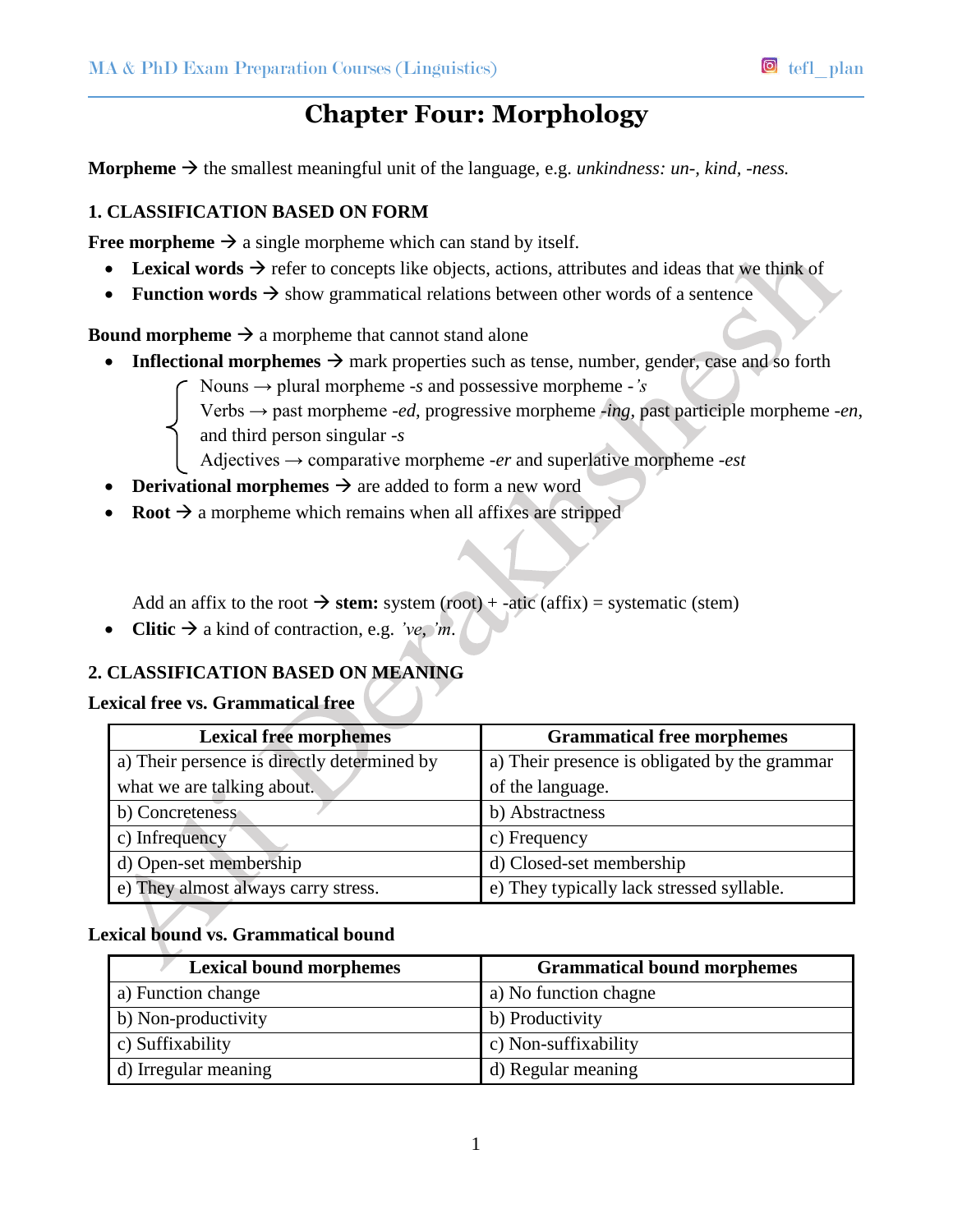### **3. HIERARCHICAL STRUCTURE OF WORDS**



**5.3. Monomorphemic word** consists of a single free morpheme such as *pill*.

**5.4.** *teachers = teach + -er (derivational) + -s (inflectional)*

**5.5. Cranberry morpheme**  $\rightarrow$  compounds whose first element is clearly a bound morpheme which occurs nowhere outside these compounds